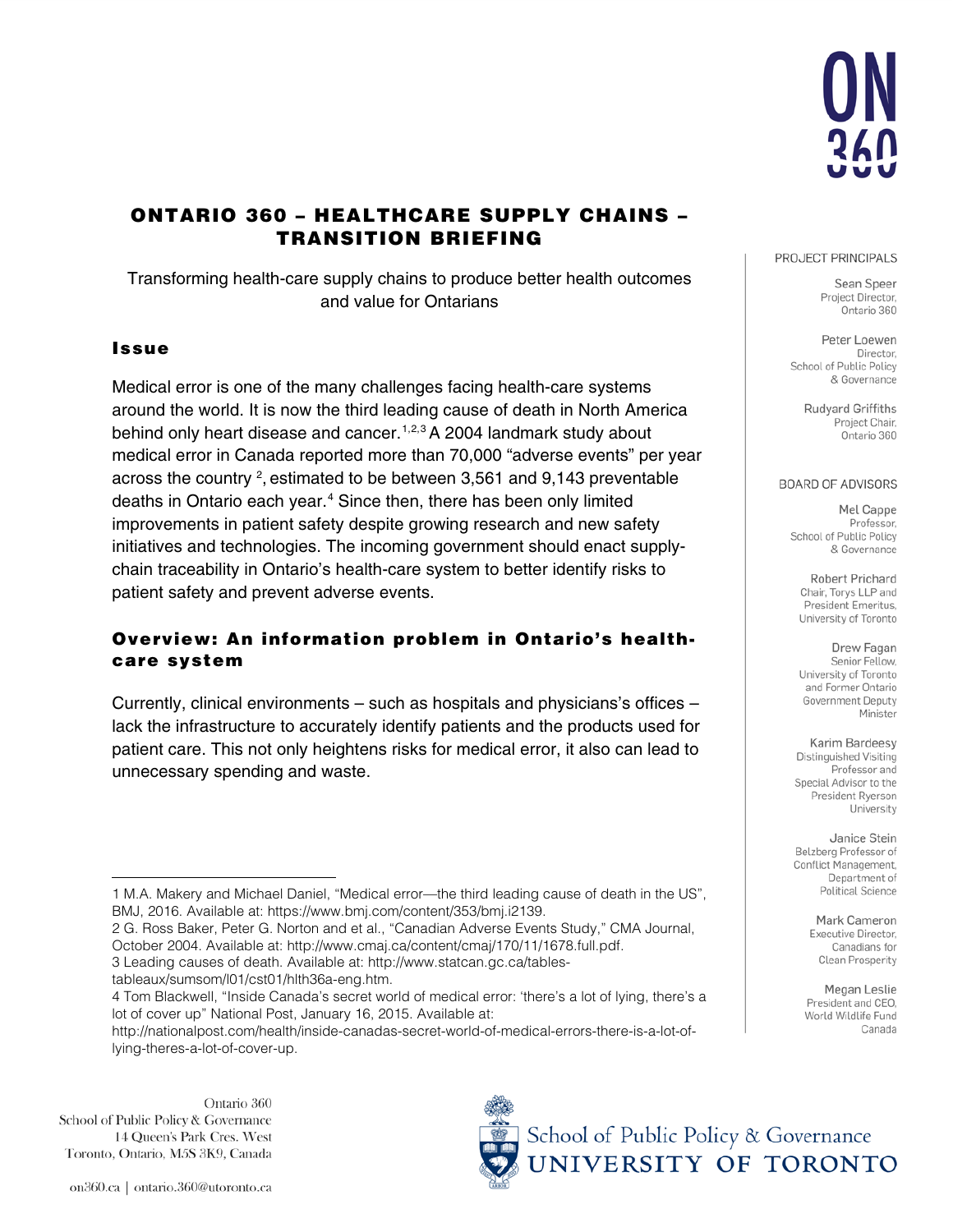

Some basic causes and effects of this "information gap" include:

- Patients do not have access to product information used during clinical care processes, impeding their ability to track outcomes linked to product use, report adverse events and respond to recalls;
- Providers do not have access to reports or searchable data to analyze patterns and root causes of adverse events in real time, or outcomes and trends across organizations and health systems that could prevent error or redesign processes to mitigate risk;
- Health organizations do not have the digital tools and infrastructure required to enable clinicians with automated "double-checks" and alerts (e.g., expired or recalled products) to proactively manage risks and protect patients from harm;
- Health systems do not track product performance, or undertake postmarket evaluation linked to patient outcomes, that can reveal problems early enough to prevent population-level impact and inform product design;
- Health system leaders do not have expertise in supply chain logistics and management, and this aspect of health management curricula is not well developed;
- Governments do not have policy frameworks in Canada that require global standard labels on packaging to enable traceability of products from the manufacturer to patients across health systems to ensure safety.

The upshot is we have an underdeveloped "supply chain infrastructure" from the manufacturers to the patient. This is the source of "information gap" which in turn contributes to adverse events and medical error. Ontario needs to develop the infrastructure to automate health care processes and cue

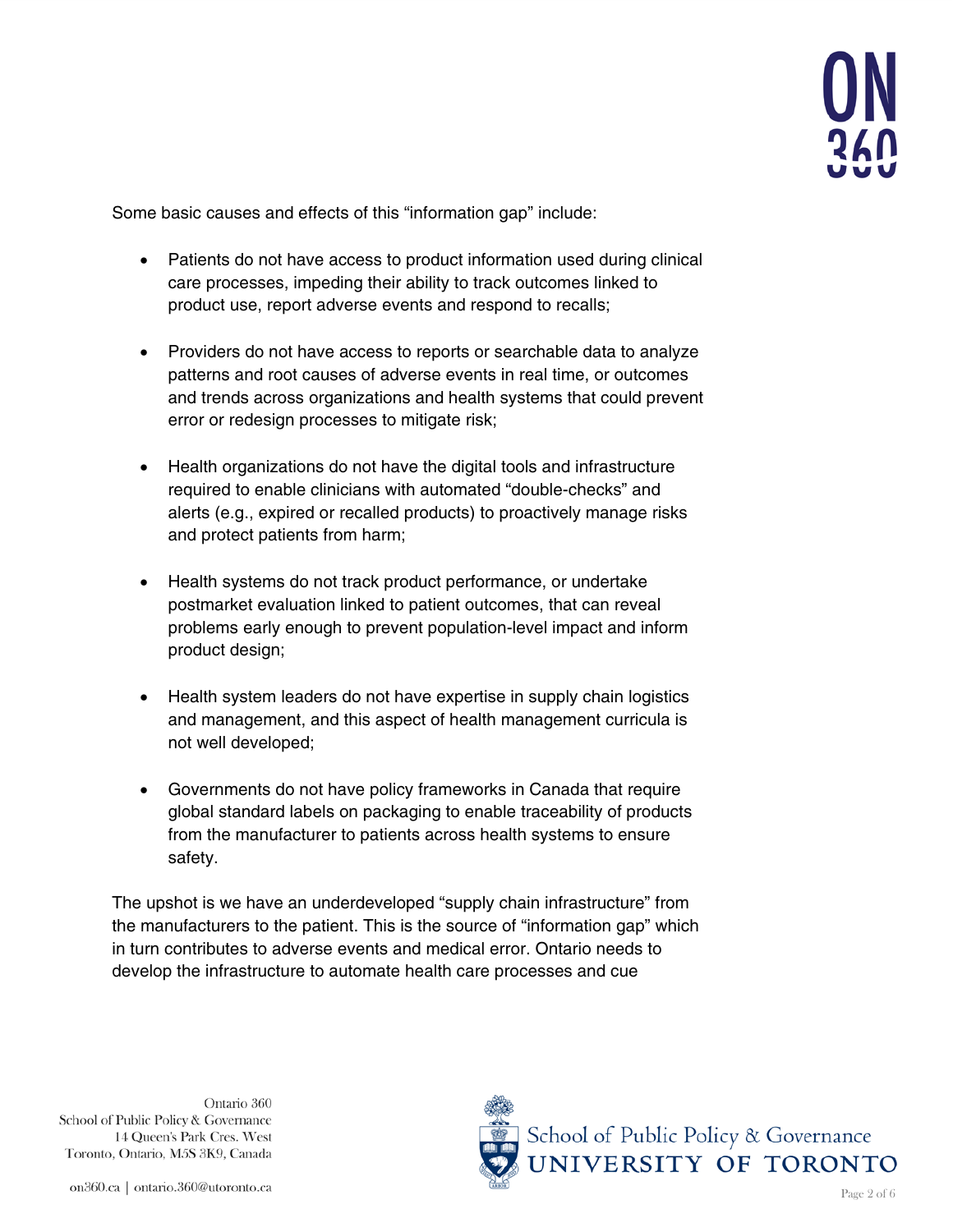

providers to the risks of unsafe products and processes in order to protect patients.[5](#page-2-0) This is what is meant by traceability.

## The need for reform

The Ontario government commissioned an expert panel to study these questions in 2016. The panel released a report and accompanying recommendations in May 2017.<sup>[6](#page-2-1)</sup> The recommendations included, among other steps, a more integrated Ontario health-care supply chain. The government has thus far only indicated that it is reviewing the recommendations.<sup>[7](#page-2-2)</sup> But there is a good case for moving in the direction put forward by the expert panel.

Advancing supply chain innovation across Ontario health systems would mean that patients, products, and patient care are tracked and traced to enable the following:

- Informed patient health decisions to better manage their own care, track and report their progress and health outcomes.
- Automated care processes for providers to create visibility of individual patient outcomes that can be linked to products and care processes.
- Reduced health system costs by optimizing inventory processes which reduces waste, informs procurement decisions, and achieves the best outcomes for patients at the lowest cost.



<span id="page-2-0"></span> $\overline{a}$ 5 Anne Snowdon and C. Alessi, "Visibility: The New Value Proposition in Health Systems", World Health Innovation Network, 2016. Available at:

[https://issuu.com/worldhealthinnovationnetwork/docs/full\\_paper\\_-](https://issuu.com/worldhealthinnovationnetwork/docs/full_paper_-_win_visibility_thought?e=25657717/39177387)

[\\_win\\_visibility\\_thought?e=25657717/39177387.](https://issuu.com/worldhealthinnovationnetwork/docs/full_paper_-_win_visibility_thought?e=25657717/39177387)

<span id="page-2-1"></span><sup>6</sup> Healthcare Sector Supply Chain Strategy Expert Panel, Advancing Health-Care in Ontario: Optimizing the Healthcare Supply Chain – A New Model, Submitted to the Government of Ontario, May 2017. Available at:

[http://www.health.gov.on.ca/en/pro/ministry/supplychain/docs/advancing\\_hc\\_supplychn\\_exper](http://www.health.gov.on.ca/en/pro/ministry/supplychain/docs/advancing_hc_supplychn_expert_panel_may2017_en.pdf) [t\\_panel\\_may2017\\_en.pdf.](http://www.health.gov.on.ca/en/pro/ministry/supplychain/docs/advancing_hc_supplychn_expert_panel_may2017_en.pdf)

<span id="page-2-2"></span><sup>7</sup> Letter from the Hon. Eric Hoskins and Hon. Tracy MacCharles, "The Ontario Healthcare Sector Supply Chain Strategy," Ministry of Health and Long-Term Care, May 15, 2017. Available at: [http://www.health.gov.on.ca/en/pro/ministry/supplychain/minister\\_memo.aspx.](http://www.health.gov.on.ca/en/pro/ministry/supplychain/minister_memo.aspx)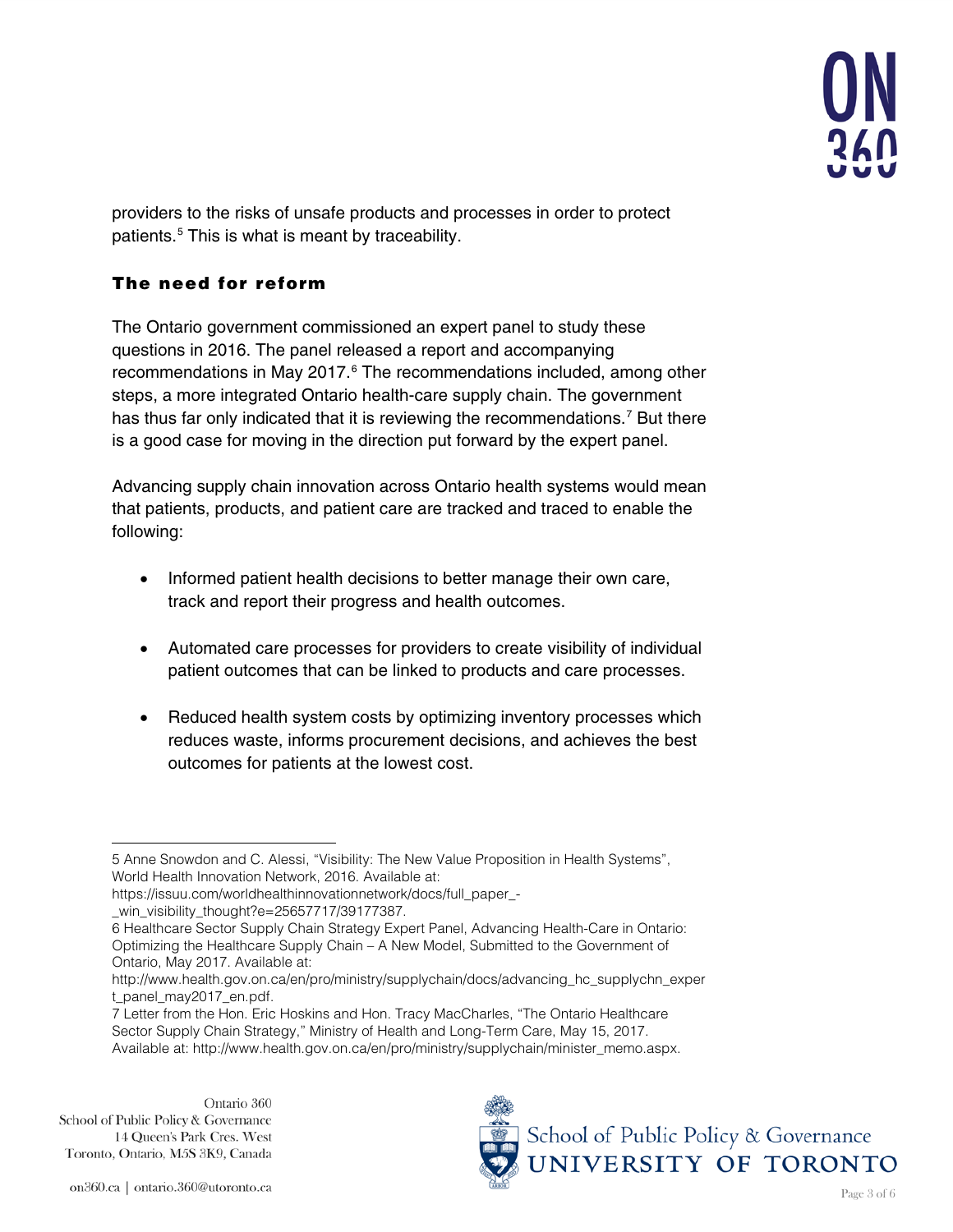

- Evidence of value and outcomes linked to products informs industry to support regulatory requirements, and opportunities for product innovation.
- Evidence across the continuum of care regionally, provincially, nationally and globally inform governments decisions on investments and policy to improve heath system performance.
- Visibility enables health system leaders to identify the best outcomes and value to strengthen quality, safety and performance.

### *Evidence of Impact*

The World Health Innovation Network conducted three empirical case studies to examine supply chain infrastructure in health systems with the goal of mobilizing knowledge and evidence of impact of supply chain infrastructure across jurisdictions[.8](#page-3-0),[9](#page-3-1),[10](#page-3-2) Case studies were undertaken in (1) Alberta Health Services (AHS), (2) National Health Service (NHS) in Britain, and (3) Mercy Health System in the US. These case studies create the first empirical evidence of the system level impact of implementing supply chain traceability using GS1 global standards. The case studies revealed the following key findings.

*Leadership:* All three cases identified the need for government and/or executive leadership to drive implementation at scale.

*Inventory Savings:* Although patient safety was a primary driver of the strategy, the economic impact and significant cost savings generated

<span id="page-3-2"></span>Ontario 360 School of Public Policy & Governance 14 Queen's Park Cres. West Toronto, Ontario, M5S 3K9, Canada



<span id="page-3-1"></span><span id="page-3-0"></span> $\overline{a}$ 8 Anne Snowdon "The Impact of Supply Chain Transformation in Health Systems: Alberta Health Services, Canada," World Health Innovation Network, 2018. Available at: [https://issuu.com/worldhealthinnovationnetwork/docs/final\\_for\\_release\\_ahs\\_case\\_feb\\_14\\_9.](https://issuu.com/worldhealthinnovationnetwork/docs/final_for_release_ahs_case_feb_14_9) 9 Anne Snowdon, "The Impact of Supply Chain Transformation in Health Systems: National Health Service, England," World Health Innovation Network, 2018. Available at: [https://issuu.com/worldhealthinnovationnetwork/docs/final\\_for\\_release\\_nhs\\_case\\_feb\\_14\\_8.](https://issuu.com/worldhealthinnovationnetwork/docs/final_for_release_nhs_case_feb_14_8) 10 Anne Snowdon, "The Impact of Supply Chain Transformation in Health Systems: Mercy Health, U.S.," World Health Innovation Network, 2018. Available at: [https://issuu.com/worldhealthinnovationnetwork/docs/final\\_for\\_release\\_mercy\\_case\\_edit\\_f.](https://issuu.com/worldhealthinnovationnetwork/docs/final_for_release_mercy_case_edit_f)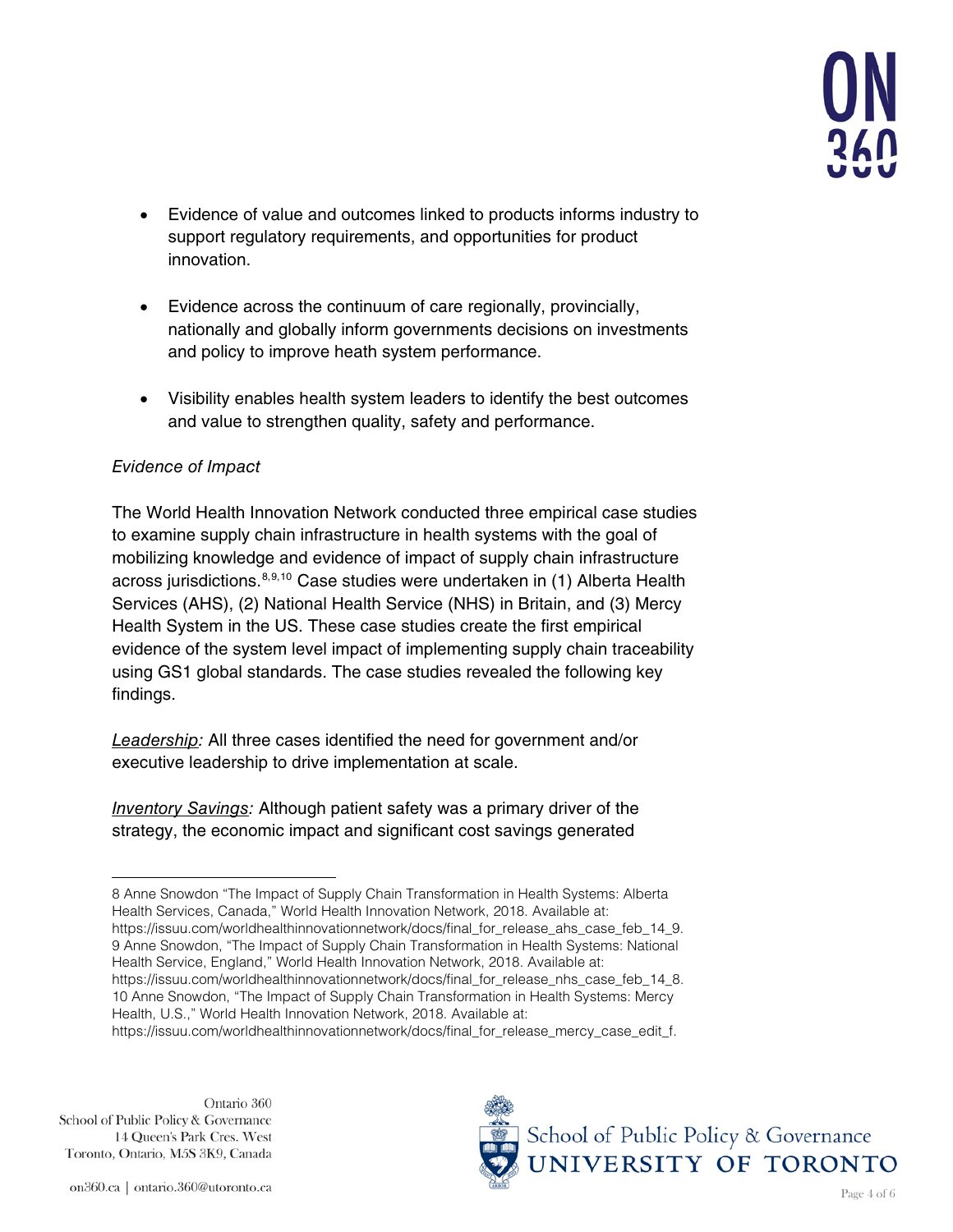

momentum and support for implementation. AHS and NHS realized significant inventory savings ranging from a 4:1 to 8:1 return on investment. Mercy reported cost savings of over \$1 billion as a direct outcome of optimizing and transforming supply chain processes across its health system.

*Clinical Time:* Each organization reported significant labour cost savings achieved by supply chain infrastructure reducing time required by clinicians to manage supply processes.

*Integration:* Supply chain team integration into clinical programs engaged clinicians in product procurement decisions to ensure only the safest products that achieve greatest value are used in care.

## How to Move Forward

The incoming government should therefore focus on building this supply-chain infrastructure in order to address the information gap in Ontario's health-care system. The following steps should be taken to move in the direction of the Healthcare Sector Supply Chain Strategy Expert Panel's recommendation for an integrated supply chain.

1. Create policy and regulatory frameworks that require the adoption of global standards to enable traceability of care processes and patient outcomes.

2. Invest in technological infrastructure in clinical care settings to automate supply chain management in order to reduce waste, automate recall, and generate significant savings.

3. Establish a province-wide product registry that holds accurate and up-todate data on all health-care products to support tracking and traceability, automate reporting of patient safety, and reduce adverse events.

4. Build health system leadership capacity and expertise in supply chain transformation by leveraging the expertise and experience of strategic supply chain leadership demonstrated in other sectors, such as the grocery, retail pharmacy, travel and automotive industries.